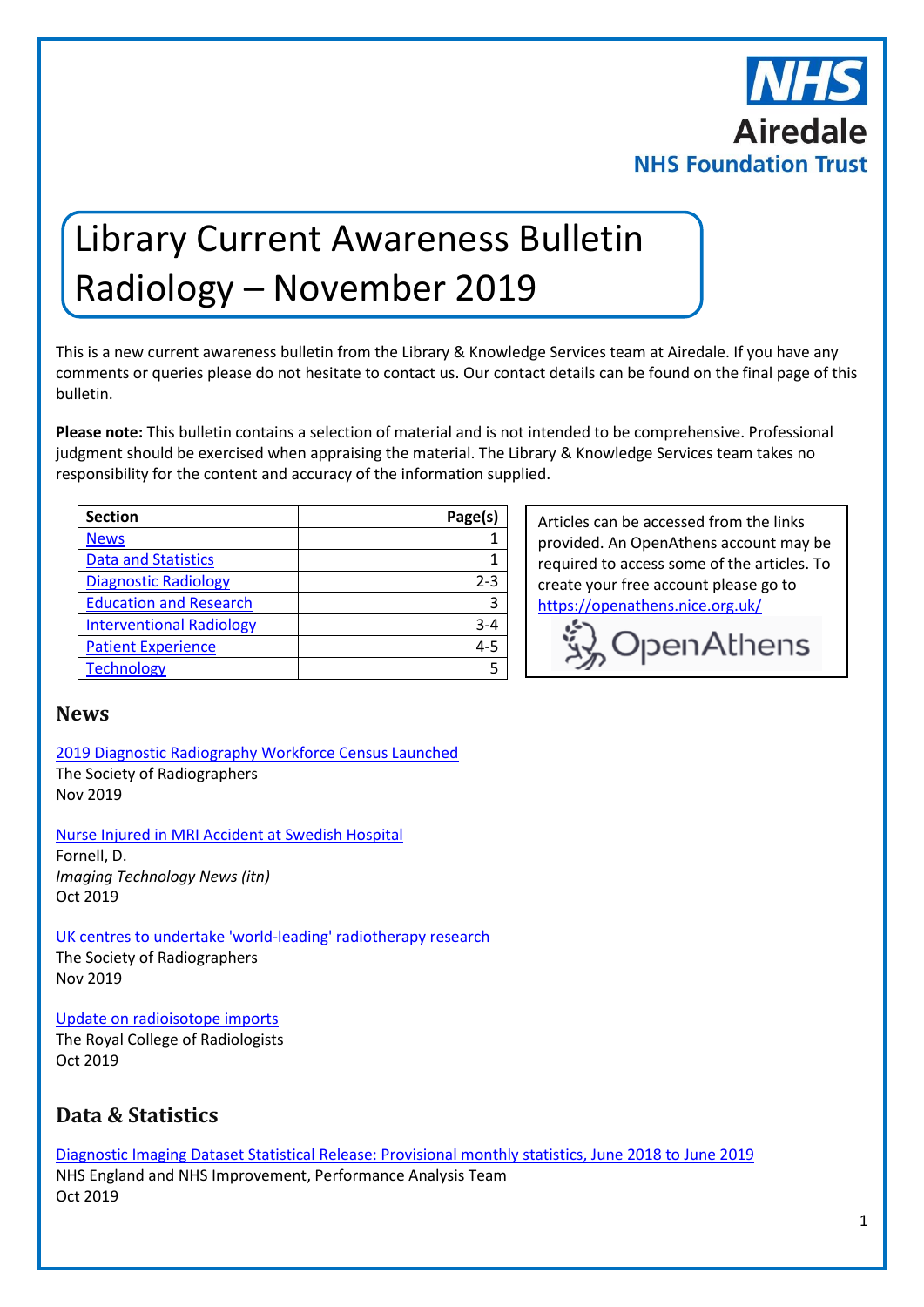## <span id="page-1-0"></span>**Diagnostic Radiology**

#### [A curious case of bony streaks and stripes due to osteopathia striata](http://dx.doi.org/10.1136/postgradmedj-2019-136936)

Sridharan, K. et al

*Postgraduate Medical Journal*, Epub ahead of print

Oct 2019

[A short one page article, discussing osteopathia striata (Voorhove's syndrome) and the case of a 47 year old woman who was diagnosed with this benign sclerosing skeletal dysplasia after presenting with pain in her lower back, hip and lower limbs following a road traffic accident.]

[Computed tomographic colonography: how many and how fast should radiologists report?](https://link.springer.com/content/pdf/10.1007%2Fs00330-019-06175-y.pdf)

Obaro, A.E. et al

*European Radiology*, vol. 29(11) pp. 5784-5790

Nov 2019

[This retrospective observational study aimed to determine if polyp detection at computed tomographic colonography (CTC) is associated with (a) the number of CTC examinations interpreted per day and (b) the length of time spent scrutinising the scan. Data for CTC examinations from two hospitals was used to identify how many CTCs had been interpreted and how long radiologists spent on interpretation in the period 2012-2015.]

[Fluoroscopy-guided spine injections: establishing a successful service in your radiology department or practice](https://link.springer.com/content/pdf/10.1007%2Fs00256-019-03319-5.pdf)

Deshmukh, S. et al *Skeletal Radiology*, Epub ahead of print

Oct 2019

[An editorial discussing the components of a successful spine injection service, based on the experience of radiologists at Northwestern Memorial Hospital in Chicago. Considers the recruitment of team members, physician referrals, methods of optimising patient care, medication choice, and safety considerations.]

[Is serial radiological evaluation of one-part proximal humeral fractures necessary?](https://biblio.ugent.be/publication/8630904/file/8630907.pdf)

Jaczsens, M. et al

*The Bone & Joint journal*, vol. 101 pp. 1307-1312

Oct 2019

[This cohort study aimed to determine the need for serial radiological evaluation in one-part proximal humerus fractures by describing the clinical history and predictors of secondary displacement in patients presenting with these injuries. The cohort included 41 men and 59 women with a mean age at time of injury of 57 years.]

[Noninvasive Mapping of Premature Ventricular Contractions by Merging Magnetocardiography and Computed](https://www.sciencedirect.com/science/article/pii/S2405500X19304694?via%3Dihub)  **[Tomography](https://www.sciencedirect.com/science/article/pii/S2405500X19304694?via%3Dihub)** 

Aita, S. et al

*JACC: Clinical Electrophysiology*, vol. 5(10) pp. 1144-1157

Oct 2019

[This study, composed of 22 candidates referred for catheter ablation of idiopathic premature ventricular contraction (PVC), aimed to develop a novel PVC mapping method to predict PVC origins in whole ventricles by merging a magnetocardiography (MCG) image with a cardiac computed tomography (CT) image.]

[Precise diagnosis of intracranial haemorrhage and subtypes using a three-dimensional joint convolutional](https://link.springer.com/content/pdf/10.1007%2Fs00330-019-06163-2.pdf) and [recurrent neural network](https://link.springer.com/content/pdf/10.1007%2Fs00330-019-06163-2.pdf)

Ye, H. et al

*European Radiology*, vol. 29(11) pp. 6191-6201

Nov 2019

[This study aimed to evaluate the performance of a novel three-dimensional (3D) joint convolutional and recurrent neural network (CNN-RNN) for the detection of intracranial hemorrhage (ICH) and its five subtypes (cerebral parenchymal, intraventricular, subdural, epidural, and subarachnoid) in non-contrast head CT. A total of 2836 subjects (ICH/normal, 1836/1000) from three institutions were included in this retrospective study, with a total of 76,621 slices from non-contrast head CT scans. Predictions were compared with the interpretations from three junior radiology trainees and an additional senior radiologist.]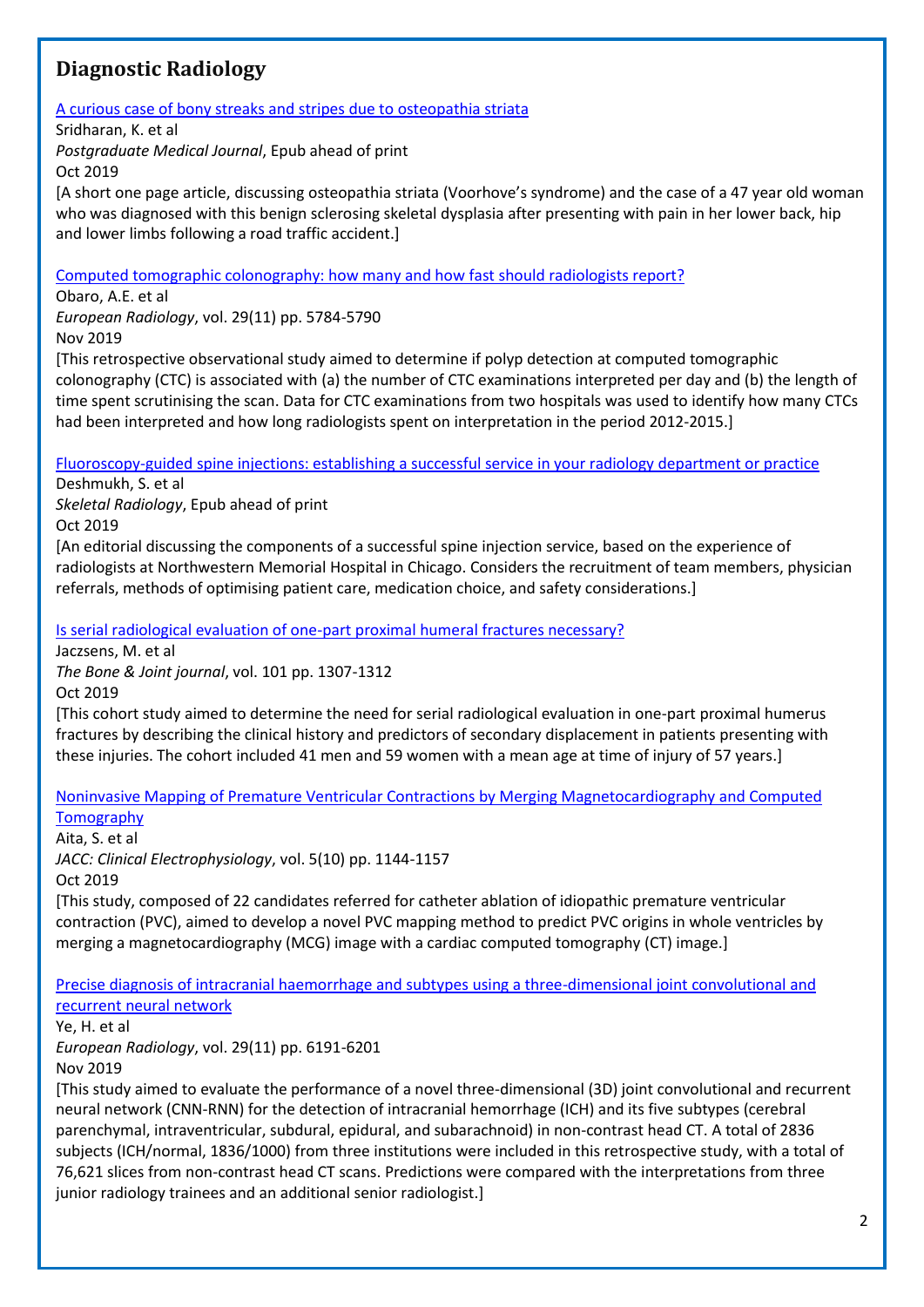### [Radiographers' perspectives' on Visual Grading Analysis as a scientific method to evaluate image quality](https://www.radiographyonline.com/article/S1078-8174(19)30088-4/pdf)

Precht, H. et al *Radiography*, vol. 25 pp. s14-s18 Oct 2019

[A narrative review discussing the strengths and limitations of a Visual Grading Analysis (VGA) method for image quality evaluation. Considers how to design a suitable VGA study including the following elements; image quality criteria; the number of images included; intra-observer variability, display platforms; statistical tools.]

## <span id="page-2-0"></span>**Education and Research**

[Constructing an experiential education model in undergraduate radiology education by the utilization of the picture](https://bmcmededuc.biomedcentral.com/track/pdf/10.1186/s12909-019-1827-0)  [archiving and communication system \(PACS\)](https://bmcmededuc.biomedcentral.com/track/pdf/10.1186/s12909-019-1827-0)

Chen, Y. et al

*BMC Medical Education*, vol. 19(1) p.383

Oct 2019

[This study aimed to evaluate a modified experiential education method and its effect on undergraduate radiology education at the Medical School of Sun Yat-sen University in China. 40 students were allocated to the experiential education group which practiced radiology interpretation using PACS. 61 students were allocated to the control group which could view typical imaging layers with traditional computer media including PowerPoint and Word . The experiential education method showed greater efficacy in improving students' analysis and diagnostic skills and their self-confidence.]

[International co-operation in biological research to address low dose radiation risk: Osaka Call-for-Action](https://www.tandfonline.com/doi/pdf/10.1080/09553002.2019.1642691?needAccess=true)

Weiss, W. and Yonekura, Y. *International Journal of Radiation Biology*, vol. 95(10) pp. 1351-1353 Oct 2019

[This article discusses the biological effects of radiation and medical exposures. Includes the conclusions from the *International Workshop on the Biological Effects of Radiation – Bridging the Gap between Radiobiology and Medical Use of Ionizing Radiation* (BER2018) which was held at Osaka University on 19-21 March 2018.]

#### The pop-up research centre – [Challenges and opportunities](https://www.radiographyonline.com/article/S1078-8174(19)30066-5/pdf)

Toomey, R.J. et al *Radiography*, vol. 25 pp. s19-s24 Oct 2019

[Using the experiences of the authors, this article provides an overview of 'pop-up' research and its potential for accessing sufficient participants to run a study. Considers the following aspects; study design, approvals, equipment and software, environment, participant recruitment and management, research teams and activity costs.]

## <span id="page-2-1"></span>**Interventional Radiology**

[Characteristics of patients treated for active lower gastrointestinal bleeding detected by CT angiography:](https://www.ejradiology.com/article/S0720-048X(19)30341-9/pdf)  [Interventional radiology versus surgery](https://www.ejradiology.com/article/S0720-048X(19)30341-9/pdf)

Pannatier, M. et al

*European Journal of Radiology*, vol. 120

Nov 2019

[All patients admitted to an emergency department for acute lower gastrointestinal bleeding (LGIB), proven by CT angiography (CTA), from 2004 to 2017, were divided into two groups depending on whether they first underwent interventional radiological (IR) or surgical treatment**.** Two radiologists reviewed CTA and angiographic images. Patients' hemodynamic and clinical parameters, delay between imaging and treatment, procedure characteristics, and outcomes were investigated to detect differences between the two groups.]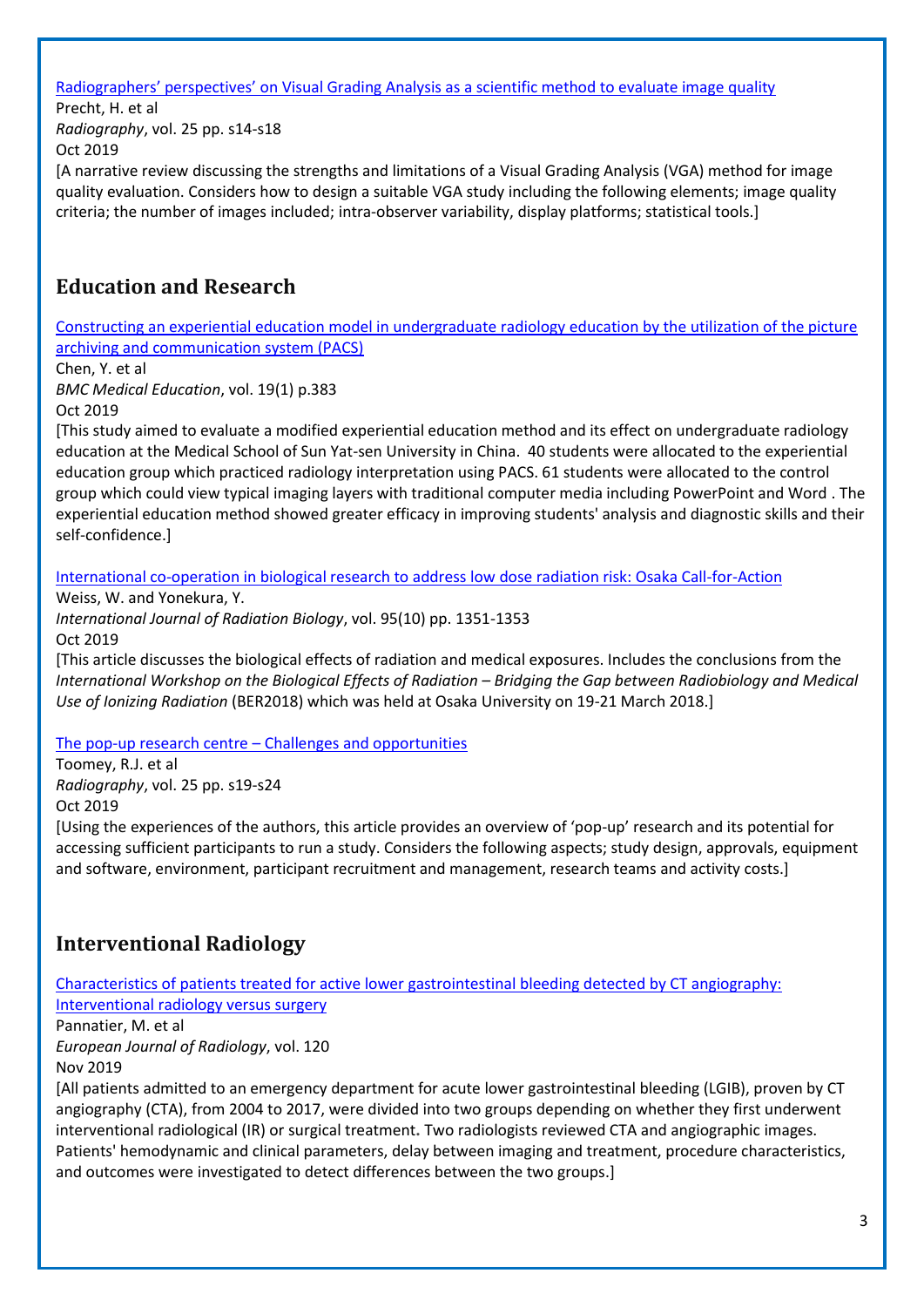[Effect of a dedicated inferior vena cava filter retrieval program on retrieval rates and number of patients lost to](http://europepmc.org/abstract/MED/31650974?fromSearch=singleResult&fromQuery=%28DOI:10.5152/dir.2019.18579%29)  [follow up](http://europepmc.org/abstract/MED/31650974?fromSearch=singleResult&fromQuery=%28DOI:10.5152/dir.2019.18579%29)

Salei, A. et al

*Diagnostic and Interventional Radiology*, Epub ahead of print Oct 2019

[The records of two groups of patients were reviewed to assess the efficacy of a dedicated inferior vena cava (IVC) filter program which began in 2016. One group had retrievable IVC filters placed by interventional radiology (IR) nine months before the programme (31 male, 45 female) and the other group had the same procedure nine months after the programme (59 male, 47 female).]

[Percutaneous cryoablation of subcapsular hepatocellular carcinoma: a retrospective study](http://europepmc.org/abstract/MED/31650975;jsessionid=CE56AE749191228EC55AC0FCD29BECDD?fromSearch=singleResult&fromQuery=%28DOI:10.5152/dir.2019.18543%29) of 57 cases

Wang, F. et al

*Diagnostic and Interventional Radiology*, Epub ahead of print

Oct 2019

[57 patients with subcapsular (<1 cm form the liver edge) hepatocellular carcinomas (HCCs) (68 lesions), who were treated with CT-guided percutaneous cryoablation at a single hospital between 2016 and 2018 were retrospectively included in this study to evaluate the safety and effectiveness of the percutaneous cryoablation for HCC.]

## [Provision of interventional radiology services, second edition](https://www.rcr.ac.uk/publication/provision-interventional-radiology-services-second-edition)

The Royal College of Radiologists

Sep 2019

[This document, produced by the RCR and the British Society of Interventional Radiology, demonstrates the range of services offered by interventional radiologists and sets out the core requirements for the provision of an IR service both in district general hospitals and tertiary or teaching hospitals, advising on how services may be set up collaboratively within regions to offer the highest quality of care to patients.]

[Transhepatic inferior vena cava filter retrieval due to chronic occlusion of jugular and subclavian veins.](https://www.sciencedirect.com/science/article/pii/S1930043319302821?via%3Dihub)

Dionisio, R.G. et al

*Radiology Case Reports*, vol.14(11) pp. 1385-1388

[A 55-year-old woman with myeloproliferative disorder, complicated by venous thrombosis, was referred to interventional radiology for removal of an inferior vena cava filter placed 5 months prior for mechanical prophylaxis in the setting of femoral orthopedic surgery. Due to the patient's chronic occlusion of the bilateral jugular and subclavian veins, a transhepatic approach was used to retrieve the filter successfully without immediate complications.]

## <span id="page-3-0"></span>**Patient Experience**

[Can radiology reflect patient satisfaction after hallux valgus surgery?](http://www.tevak.org/pdf/dergi/2019/pdfsno3/30_3_241_245.pdf)

Baca, E. et al

*Eklem Hastaliklari ve Cerrahisi [Joint Diseases & Related Surgery]*, vol. 30(3) pp.241-245 Dec 2019

[This study aimed to define the first web space length (FWSL) as a new radiologic parameter, which may reflect patients' subjective satisfaction and be associated with American Orthopedic Foot and Ankle Society (AOFAS) score as an objective parameter. 114 patients (11 males, 103 females) who underwent distal osteotomy between 2010 and 2018 were retrospectively reviewed.]

[Oncology patients' experience of a routine surveillance CT examination: Relationships and communication](https://www.radiographyonline.com/article/S1078-8174(18)30171-8/fulltext)

Raaschou, H. et al *Radiography*, vol. 25(4) pp. 308-313 Nov 2019

[21 semi-structured interviews were conducted with oncology patients to explore their experiences of the CT examination and their need for relationships and communication with the radiographer as part of the CT examination. Four themes were constructed based on the analysis: 1. The professional radiographer, 2. Disease and treatment, 3. The examination environment and 4. While waiting.]